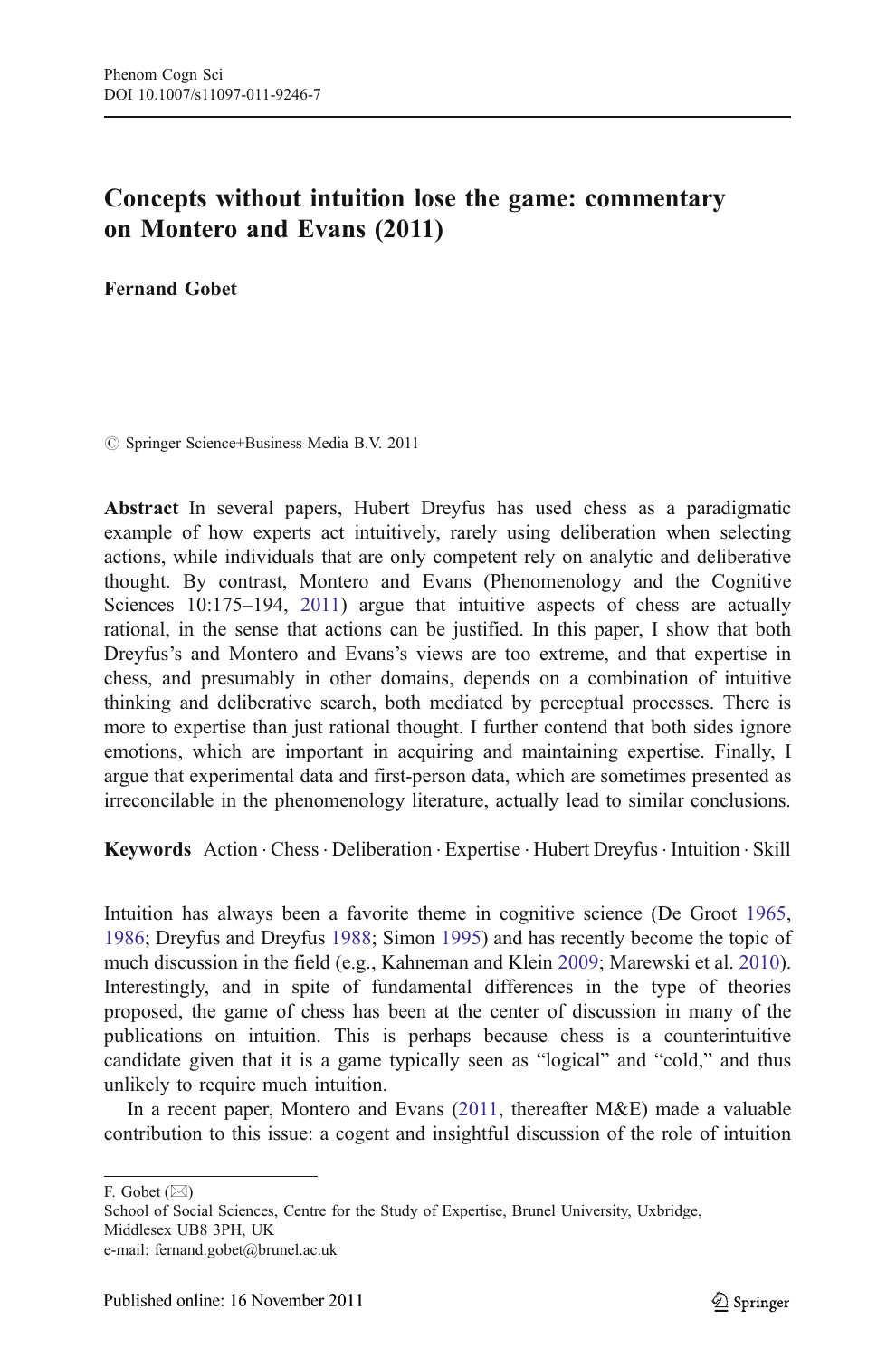and other processes in chess. They submit Hubert Dreyfus's theory of expertise and intuition (Dreyfus and Dreyfus [1988,](#page-11-0) [2005;](#page-11-0) Dreyfus [2007a](#page-11-0)) <sup>1</sup> to a razor-sharp analysis. As they note (M&E, p. 177), "to a degree, [their] arguments support John McDowell's ([1994,](#page-12-0) [2007a](#page-12-0), [b](#page-12-0)) theory of rationality." I agree with much of what M&E have to say, but I also believe that they have missed central aspects of expert intuition in chess and other domains. This is an important issue because these omissions directly relate to their discussion of Dreyfus's theory and the question of human rationality. It is important to evaluate their import.

Given that this journal is devoted to phenomenology, I will not refrain from occasionally using a first-person account. This seems particularly appropriate for two reasons. First, I am a cognitive psychologist having studied expertise and intuition, with a special focus on chess, for more than 25 years. Second, I am also a (retired) international chess master, having played with the Swiss national team on numerous occasions. Like most chess players, I am interested, if not fascinated by intuition. How is it that grandmasters often find good moves easily and rapidly, while weaker players can make sense of a board position only painfully and slowly? Why is it that the same grandmasters sometimes also seem to struggle, just like their weaker counterparts? Why is it that the same term—intuition—is used to qualify the style of players as opposite as that of former world champion Tigran Petrosian (who strove for quiet, solid, and strategic positions) and that of former world champion Mikhail Tal (who enjoyed wild tactical melees with speculative sacrifices)? Were my own personal difficulties, and ultimately failure, to become a grandmaster related to weaknesses in my own intuition? My early scientific interest in intuition, spurned by the question of whether computers can show it (Gobet [1986a](#page-11-0)), developed into an increasingly intense study. I had the good fortune of collaborating with two of the founders of modern cognitive science, Adriaan D. de Groot and Herbert A. Simon. Both had deep and partly contradictory views on intuition in general and in chess in particular.

A few comments about the term "rationality" might be appropriate at this point, given the interdisciplinary audience of this journal. M&E (p. 176) use the term in the same sense as Dreyfus, roughly meaning "our ability to justify our actions." This is the meaning I will use throughout most of this article. This meaning must be distinguished from another common meaning in cognitive science, where rationality is "the assumption that humans act optimally when trying to achieve their goals" (Gobet et al. [2011,](#page-12-0) p. 351). Finally, Dreyfus uses the term "arational" to mean "not grounded in reason." "Arational" is an etymological monster, as it combines a root from ancient Greek (the prefix a,  $\alpha$ -, known as the privative alpha) and a root from Latin (the word ratio, meaning reason). A better term would be *agnomic*, using γνώμη, gnomê, meaning reason. (The more natural *alogic*, from λόγος, logos, also meaning reason, already has a technical meaning.) However, for consistency with previous literature, I shall use the term "arational." After briefly summarizing Dreyfus's

<sup>&</sup>lt;sup>1</sup> Hubert Dreyfus and his brother Stuart have both contributed to this theory of expertise. However, to be consistent with M&E and given the recent exchange of papers on rationality and skill between H. Dreyfus and McDowell in Inquiry (Dreyfus [2007a](#page-11-0), [b](#page-11-0); McDowell [2007a,](#page-12-0) [b\)](#page-12-0), and with apologies to Stuart Dreyfus, I will refer to this theory as (Hubert) Dreyfus' theory.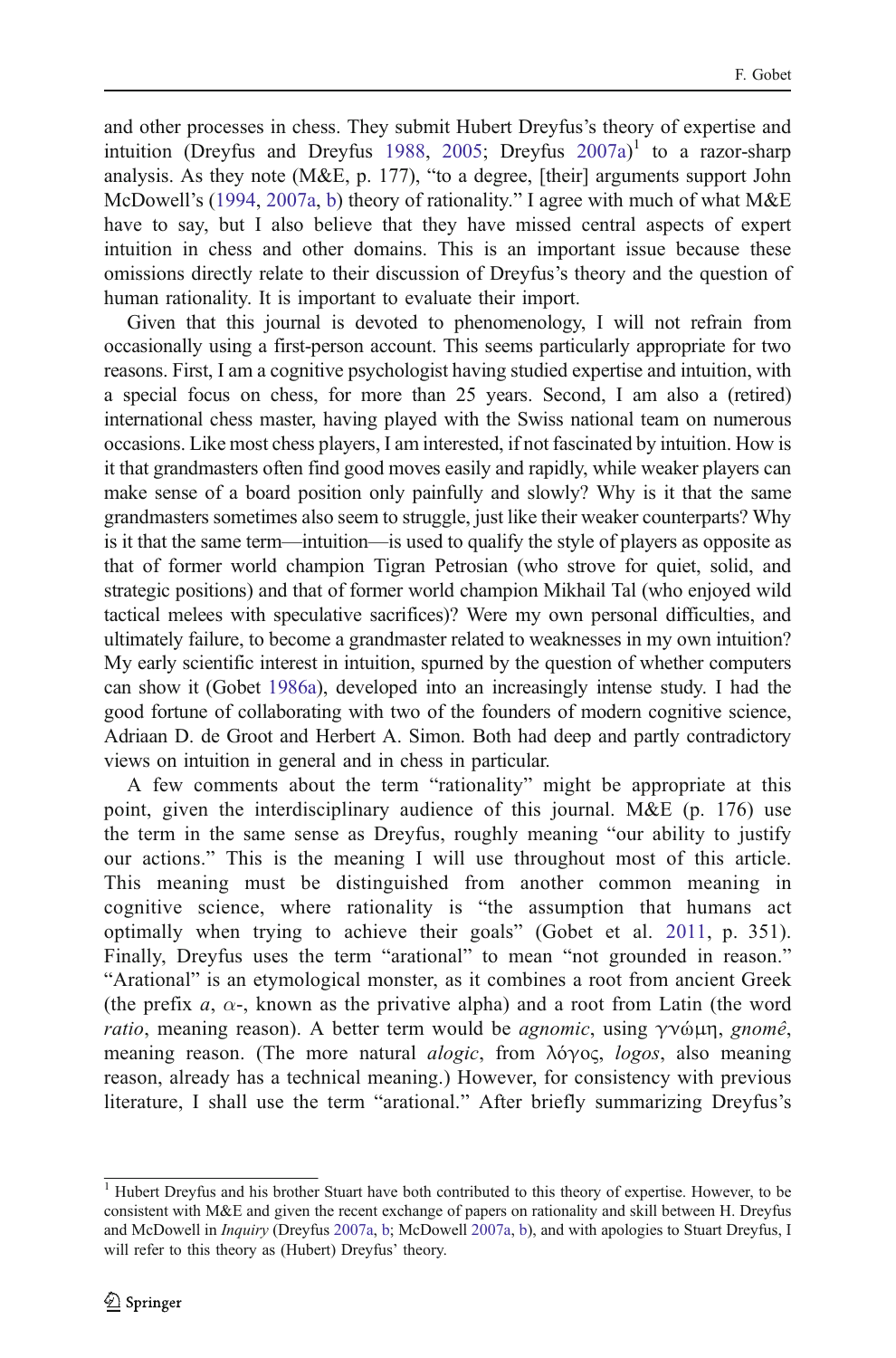theory of expertise and intuition, I will organize my commentary using the same four questions as those used by M&E, as they nicely carve out the issues at hand.

## A brief overview of Dreyfus's theory of expertise and intuition

Dreyfus and Dreyfus ([1988,](#page-11-0) [2005](#page-11-0)) proposed a theory of expertise based on phenomenology, with a particular emphasis placed on the embodied, situated, and experiential nature of human cognition.<sup>2</sup> The theory states that there are five stages from novice to expert: "novice" stage, "advanced beginner" stage, "competence" stage, "proficiency" stage, and "expertise" stage. Moving from novice to expert requires substantial concrete experience with the domain of expertise. In general, as one progresses through these stages, decision making first moves from the conscious, analytic, and deliberate use of context-free and general rules to the use of rules taking the context and characteristics of the environment into account, to finally reach the expert level, where action selection is intuitive and fluid, and behavior is efficient and naturally fits the demands of the environment. To be precise, when they deal with typical situations, experts do not really make decisions, but simply act and carry out actions that are likely to be successful. Finally, Dreyfus emphasizes the holistic nature of expert behavior. For additional details on Dreyfus's theory and a discussion of its strengths and weaknesses, the reader is invited to consult Benner ([1984\)](#page-10-0), Dreyfus ([2007a](#page-11-0), [b\)](#page-11-0), Dreyfus and Dreyfus ([1988](#page-11-0), [2005](#page-11-0)), and Gobet and Chassy [\(2008](#page-11-0), [2009](#page-11-0)).

## Can expert chess players proceed just as well when they are not attending to the game?

Dreyfus argues that experts usually do not use attention and deliberation, and if they do so, they regress to the performance level of the merely "competent" individuals. M&E criticize this stance. I do not have much to add to M&E's treatment of this issue because it is close to the way we addressed this question in a recent discussion of Dreyfus's theory (Gobet and Chassy [2008](#page-11-0), [2009](#page-11-0)). In particular, I agree that the experimental data mentioned by M&E clearly show that attention is necessary for experts to play chess well, and that distracting concurrent tasks hamper the quality of play. An interesting point is that the deficit is higher with tasks that interfere with visuospatial processing and the so-called central executive processing (i.e., processes such as monitoring and planning) than tasks interfering with verbal processing (Saariluoma [1992](#page-12-0); Robbins et al. [1996](#page-12-0)). I shall take up the results with visuospatial interferences and processing later in this article. My only other comment is that Dreyfus's way of dealing with attention is slightly ambiguous. In some places, his treatment seems to mean that players pay attention to the board and pieces (they are aware of them). In other places, Dreyfus appears to be using a more specific

 $\frac{1}{2}$  It might be pointed out that not all phenomenologists agree with Dreyfus's analysis. In particular, with respect to embodiment, Selinger [\(2008](#page-12-0), p. 66) notes that "human interaction is, de facto, interaction between agents in culturally marked bodies."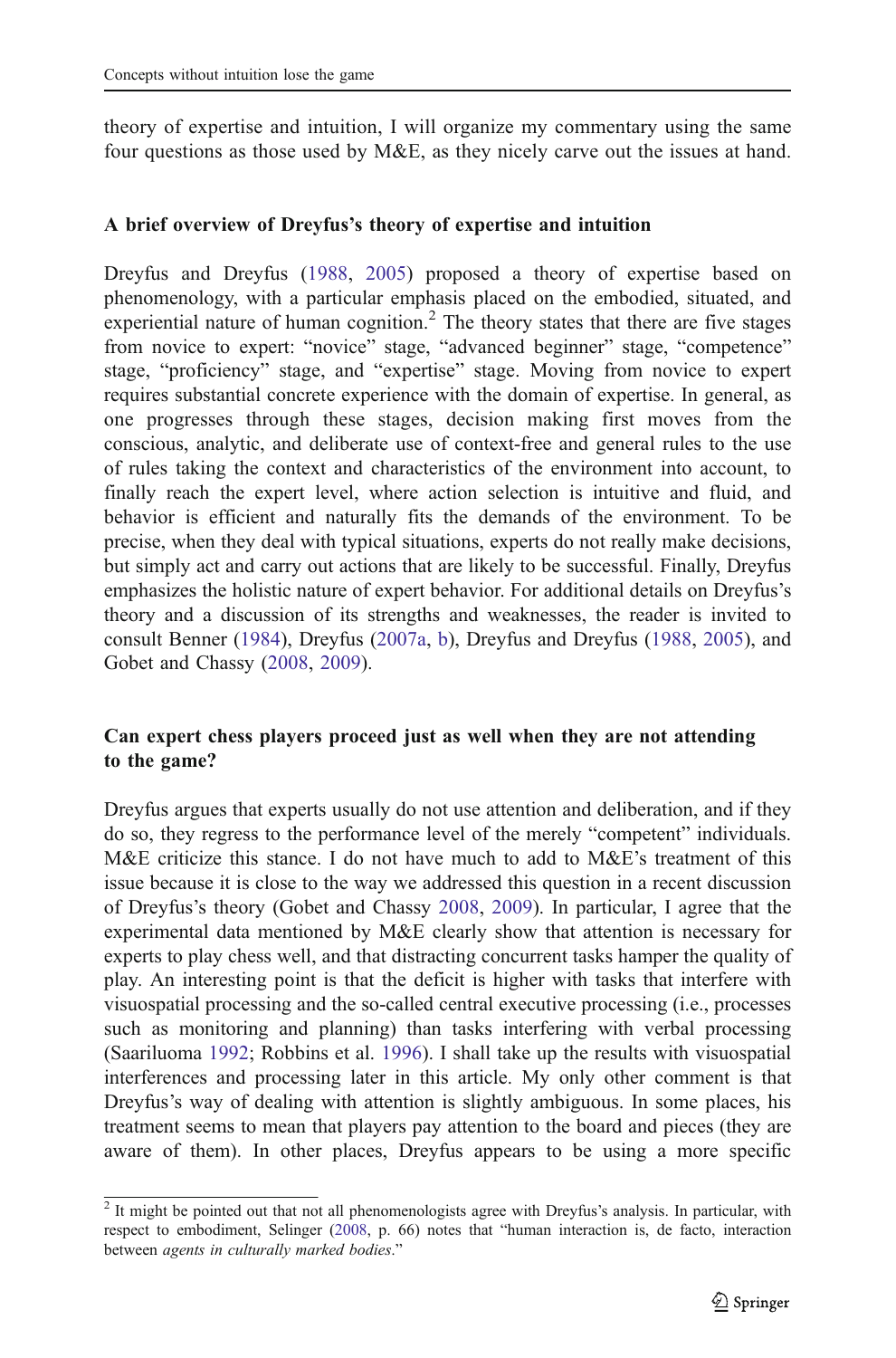meaning: that players pay attention to the fact that they think about a chess position (a metacognitive stance).

## Do chess experts rely on neither rules nor standards to decide on or justify their actions?

According to Dreyfus, experts do not rely on rules to make a decision or justify their choice. They just act. M&E agree with Dreyfus that there are two types of rules (rules of the game and heuristics rules), and that following rules of either type counts as rational action. Where they disagree with Dreyfus is with his statement that experts do not follow any rule, not even unconsciously. Instead, they correctly argue that experts do remember the rules of the game and can state them in detail if asked to do so. They also state that experts do know basic heuristic rules explicitly, although they might not use them because they often are not predictive enough, in that several basic heuristic rules might conflict one another. M&E also argue that experts use specific, advanced heuristic rules, and that these are used consciously.<sup>3</sup> I agree with their analysis of the rules of the game and basic heuristic rules, but not with their analysis of specific heuristics. This is a major source of discord between our views.

M&E's analysis of the rules of the game and simple heuristics can be linked to the distinction in philosophy and psychology between declarative and procedural knowledge (Ryle [1949;](#page-12-0) Fitts [1964](#page-11-0)). With practice, rules that are initially known declaratively become automatized so that they can now be used without attention (i.e., procedurally). Why advanced heuristics rules cannot be proceduralized with sufficient practice is not clear from M&E's account, but my main point is different. M&E do not consider the possibility of rules that are never stated explicitly and thus never conscious. However, I believe that a considerable body of empirical evidence, including data from my own research, precisely points to this direction (e.g., Gobet and Waters [2003;](#page-12-0) Campitelli et al. [2007](#page-11-0); Wan et al. [2011\)](#page-13-0). The key idea, already present in Simon and Chase's ([1973](#page-12-0)) seminal study, is that expert players have learned, through extensive practice and study of the game, numerous perceptual "chunks" of information. (In chess, these chunks are likely to encode patterns of pieces on the board.) Possible actions get attached to these chunks, such as "the bishop should be moved to a specific square" or "white should try to counter-attack in the center." Together, the chunk and the action form what is known as a *production* (Newell and Simon [1972](#page-12-0)). The point is that these productions do not need to be encoded declaratively and the evidence suggests that many are not (see the discussion below on intuition). The fact that chess

<sup>&</sup>lt;sup>3</sup> On p. 182, M&E write that "although grandmasters can usually beat international masters or weaker players without ever relying on anything beyond heuristics, it is times where specific heuristics are flouted which decide who wins in games between grandmasters." I take exception with the first part of this statement. Without any look-ahead search, even a top grandmaster would risk losing against an international master or even a weaker player because of the risk of overlooking "cheap" tactics. In fact, M&E seem to agree with this conclusion in the paragraph that follows the quotation, where they write that "merely learning a grandmaster's repertoire of heuristic rules may not turn a competent player into a grandmaster not because the grandmaster never relies on heuristic rules when deciding on a move, but rather because in addition to heuristic rules, calculating out the consequences of moves and intuition and [sic] plays a role."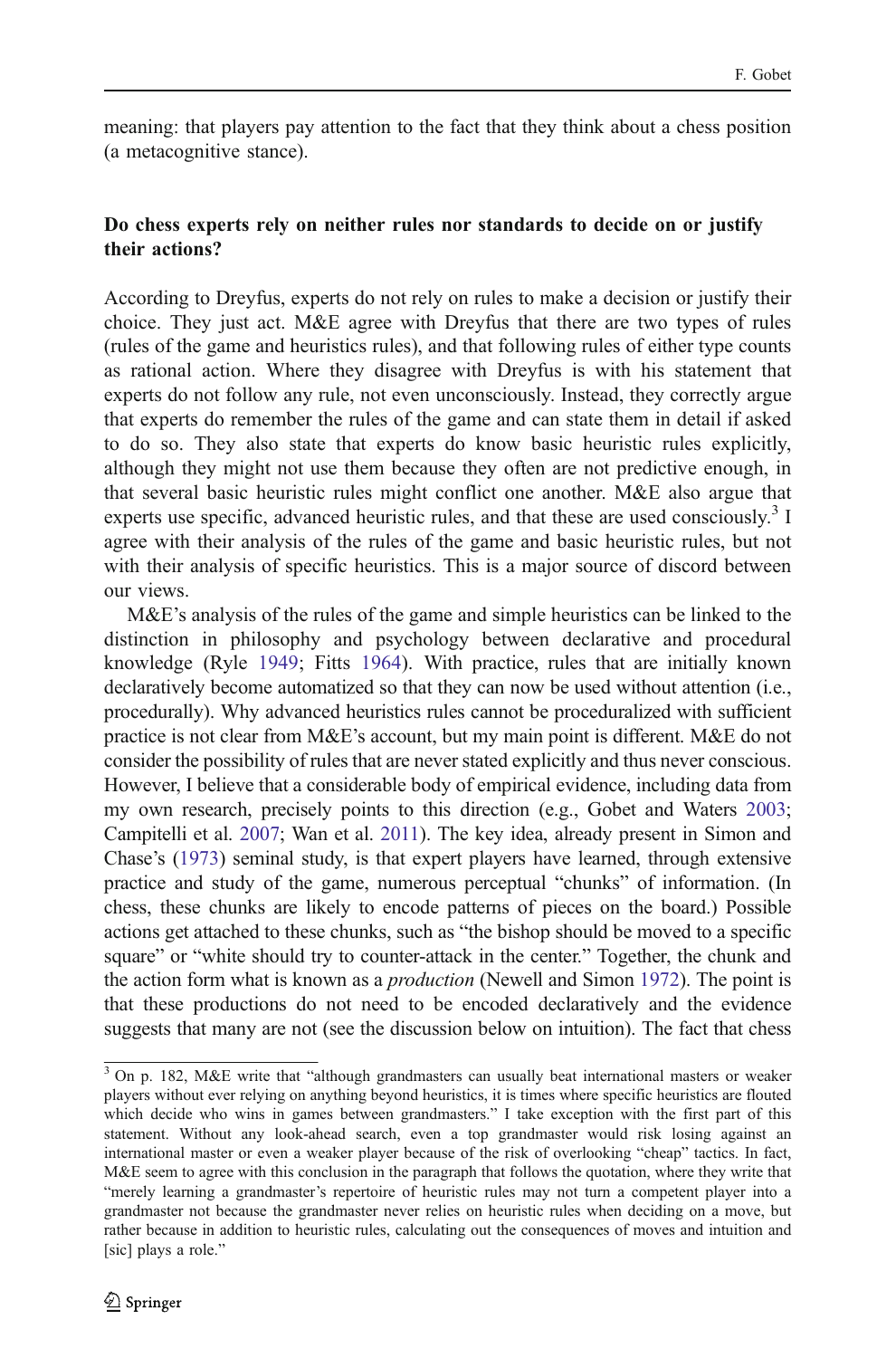is a visuospatial game makes the presence of automatic pattern recognition, without any recourse to language, even more plausible. Thus, while there is no doubt that some of the experts' actions are determined by the large number of heuristics they know, others are determined by subtle perceptual differences that are not encoded declaratively.

In addition, a limit of conceptual rationalization is that the same type of evidence can lead to opposite conclusions. M&E (p. 186) discuss a position with an "isolani" (isolated central pawn; see also position A of De Groot [1965](#page-11-0)), and this provides a good example. The isolani, which is at the same time a static weakness but a dynamic strength, can be used as a justification for either white's advantage or black's advantage. Typically, the ultimate evaluation of the position hinges on a complex interrelation of factors, and often depends on the calculation of concrete variations. Here, the search tree and the corresponding evaluations are the justification for a chosen move. This is different from conceptual justification. Coincidentally, the dual role played by the isolani is well illustrated by Gobet and Retschitzki's [\(1991](#page-11-0)) study, which used it to create ambiguous positions that were employed to induce a mild form of learned helplessness.

Thus, while Dreyfus places too much emphasis on nonrational or arational thought, E&M accord too much importance to conscious and rational thought. Granted, rational thought is part of expertise, both through the use of concepts and deliberation. However, there is more to expertise than just rational thought. Perceptual knowledge based on pattern recognition plays an essential role, in particular with respect to intuition. Indeed, the fact that nonverbalizable knowledge influences behavior constitutes an important part of common definitions of intuition (De Groot [1993;](#page-11-0) Richman et al. [1996;](#page-12-0) Klein [2003](#page-12-0); Gobet and Chassy [2008\)](#page-11-0). Another piece of evidence that experts' behavior is not only directed by declarative rules is provided by the fact that emotions can play an important role in their decisions (Tikhomirov and Vinogradov [1970;](#page-13-0) Benner et al. [1996\)](#page-10-0). While this is adaptive, in that emotions play the role of a quick and efficient alert system, this clearly happens beyond the realm of conscious thought.

A summary of this section might be appropriate at this stage. To justify their actions, experts use a combination of conscious rules and validations based on the analysis of the partial tree of possible moves. To decide on these actions, they rely on a combination of search (cf. my discussion of deliberation below) and conscious and unconscious rules. Some of the unconscious rules are the product of conscious rules having been automatized, while others are never encoded consciously and declaratively. They are the product of perceptual and/or emotional cues being paired with possible actions. While the output of this pairings might be verbalizable, the pairing itself is not.

### Do chess players proceed without deliberation?

There is no doubt that chess players carry out look-ahead search (deliberation), and I agree with most of M&E's discussion, in particular with respect to the example of Kaplan discussed at length by Dreyfus in several publications (e.g., Dreyfus and Dreyfus [1988](#page-11-0)). Dreyfus's negation of chess players' search behavior is very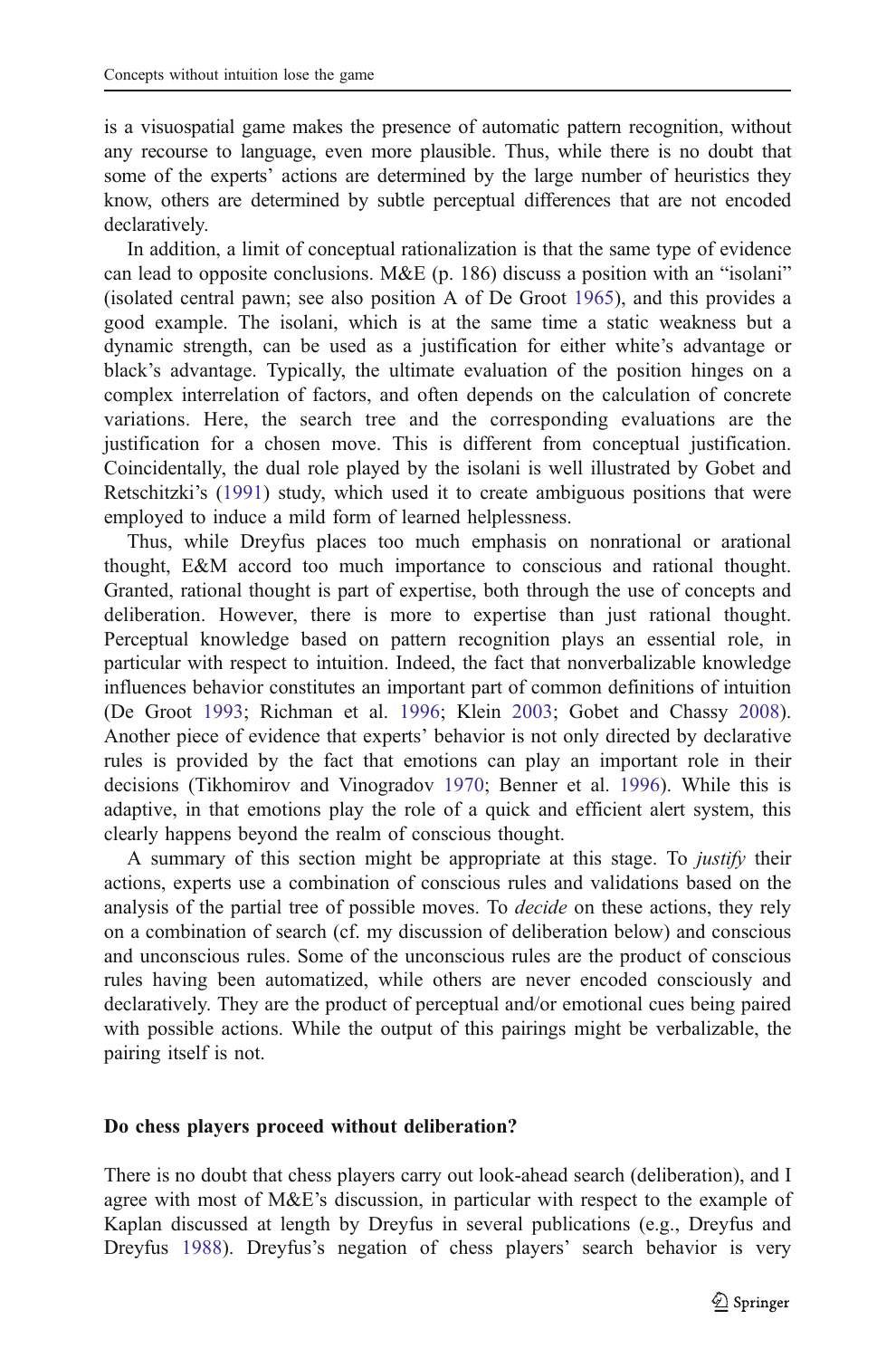surprising, because the empirical evidence for this is overwhelming in the verbal protocols presented and analyzed in De Groot [\(1965](#page-11-0)), and has been amply confirmed by later studies (e.g., Charness [1981](#page-11-0); Gobet [1986b](#page-11-0), [1998](#page-11-0); Saariluoma [1995\)](#page-12-0).<sup>4</sup> Where there has been a debate is about the respective roles of pattern recognition and search in the acquisition of chess expertise (e.g., Holding and Pfau [1985;](#page-12-0) Gobet and Simon [1996a](#page-11-0); Chabris and Hearst [2003](#page-11-0)). Recent data actually indicate that players at master level and above do not carry much search in simple, strategic or familiar positions, but that there can be enormous skill differences in complex, tactical, or unfamiliar positions (Campitelli and Gobet [2004;](#page-11-0) Bilalić et al. [2009](#page-11-0)). Thus, strong players seem to be able to adapt their search strategy as a function of the type of position at hand and also as a function of the time available for thinking.

How is anticipation carried out? While language seems to play a supporting role, much of it is visuospatial, presumably carried out in the mind's eye. Support for this view comes from the fact that problem solving is seriously hampered by the presence of visuospatial interfering tasks, but less so by the presence of verbal tasks (Saariluoma [1992](#page-12-0); Robbins et al. [1996](#page-12-0)). At the same time, the hypothesis of an "inner dialogue" is supported by the analysis of verbal protocols of players trying to find a good move in an unfamiliar position.

M&E argue that experts can carry out limited search when playing rapid transit games. Although I do not think there is experimental evidence on this, this conclusion fits my own experience of playing such games and I would guess that this must be even more the case with top-level grandmasters.

M&E "see no reason to think that chess players are radically mistaken about what goes on in their minds during games" (p. 188). Retrospective verbal protocols can be a reliable source of information about thought processes, but this is less the case in domains that are visuospatial or where actions are happening rapidly (Gobet [2009\)](#page-11-0). There is in fact ample experimental evidence showing that conscious thought, as reported by verbal protocols, can be sometimes be dissociated from the actions actually carried out (Nisbett and Wilson [1977;](#page-12-0) Gobet [2009\)](#page-11-0). One of the best examples of this with respect to chess is a series of experiments on the Einstellung ("mind set") effect (Bilalić et al. [2008b,](#page-10-0) [c](#page-11-0)). Bilalić and colleagues constructed chess problems that had two solutions: a familiar solution that was non-optimal and a less familiar solution that was optimal. The first key result was that the familiar solution induced the Einstellung effect even with experts, which prevented them from finding the optimal solution. The second key result was that experts' verbal reports were not reliable. Experts reported that, after they had found the familiar but non-optimal solution, they were searching for a better one. But their eye movements told a different story: they showed that the players kept looking at features of the problem that were important for the solution that initially came to their mind and not at features relevant to the optimal solution. We have here a clear dissociation between where attention was actually directed to and the thoughts that were later reported. Thus, contrary to M&E's assertion, there are at least some cases where chess

<sup>4</sup> The example given by M&E (p. 186–187) does not do full justice to the amount of search carried out by strong players. Evans notes that "after carefully analyzing I discovered the winning sequence, reproduced below […]." Based on the extant scientific literature, it is likely that finding this winning sequence was no trivial matter and demanded extensive search in the jungle of possible moves and counter moves.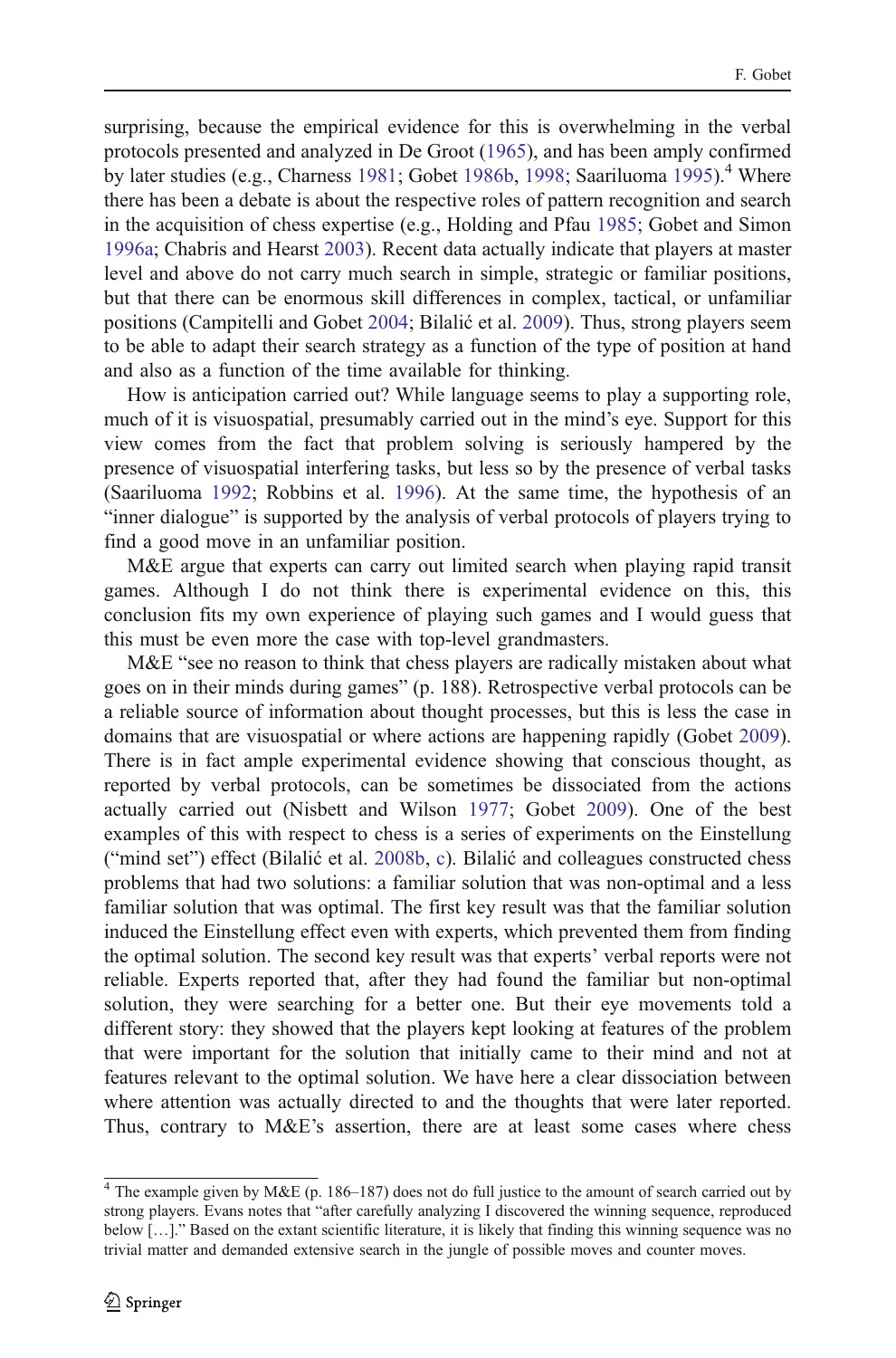players' reports about what is going on in their mind are mistaken and where their reasons for a chosen move is affected by post hoc rationalization.

One minor point of disagreement concerns the statement that strategic thinking, unlike tactical deliberations, "is based on past experience and pattern recognition" (M&E, p. 188). While it is true that tactical deliberation involves search characterized by statements "if white plays this, black plays that, and so on," it is also the case that experience and pattern recognition are important in tactical thinking. In fact, strong players, not to mention former world champion Mikhail Tal, show a remarkable ability to discover potentially winning combinations very rapidly, although establishing the correctness of their choice requires further look-ahead search.

### Are chess players' actions based on intuitive, arational responses to a situation?

Intuition is central in Dreyfus's view of expertise, and indeed, according to him, true expertise relies only on intuition and definitively not on deliberation. M&E take issue with this view and argue that "the psychological data on the relative importance of intuition for players of different strengths is mixed." In this section, I first deal with the question of the empirical support for the phenomenon of intuition; then I discuss the issue of whether expertise relies more on intuition or deliberation; finally, I address the question of whether intuition is rational, as argued by M&E.

Empirical support for expert intuition

Dreyfus obviously adopts an extreme position, but he has got a point. When an amateur asks the reason for the choice made by an expert, she often receives answers such as "it's obvious" and "it's the normal thing to do in this situation" and avoids further questions lest she looks like an idiot for not seeing the "obvious." Anecdotal examples of expert intuition abound, from a physician diagnosing a common ailment in a matter of seconds to a construction engineer correctly identifying the cause of a wall crack without much thinking. Importantly, the role of intuition has been empirically documented in a number of domains. Experts in physics can solve routine problems within seconds (Larkin et al. [1980\)](#page-12-0). In highly dangerous situations and under extreme time pressure, firefighter commanders often carry out the appropriate behavior without even considering other options (Klein [1998](#page-12-0)). Empirical support for intuition has also been found with other types of experts, such as sportspeople (Johnson and Raab [2003\)](#page-12-0), battle commanders (Klein [1998](#page-12-0)), business people (Prietula and Simon [1989](#page-12-0)), managers (Patton [2003](#page-12-0)), and intensive-care nurses (Benner [1984](#page-10-0); Crandall and Getchell-Reiter [1993](#page-11-0); McCormack [1993\)](#page-12-0). There is also considerable evidence for intuition in chess. For example, strong players home in rapidly on the relevant moves and search the problem space highly selectively (De Groot [1965\)](#page-11-0). The first move that players generate is usually good enough (Klein et al. [1995\)](#page-12-0). In a study by Campitelli and Gobet [\(2004](#page-11-0)), a chess grandmaster correctly solved about 50% of problem situations within 10 s; in comparison, a weak club player managed less than 5%.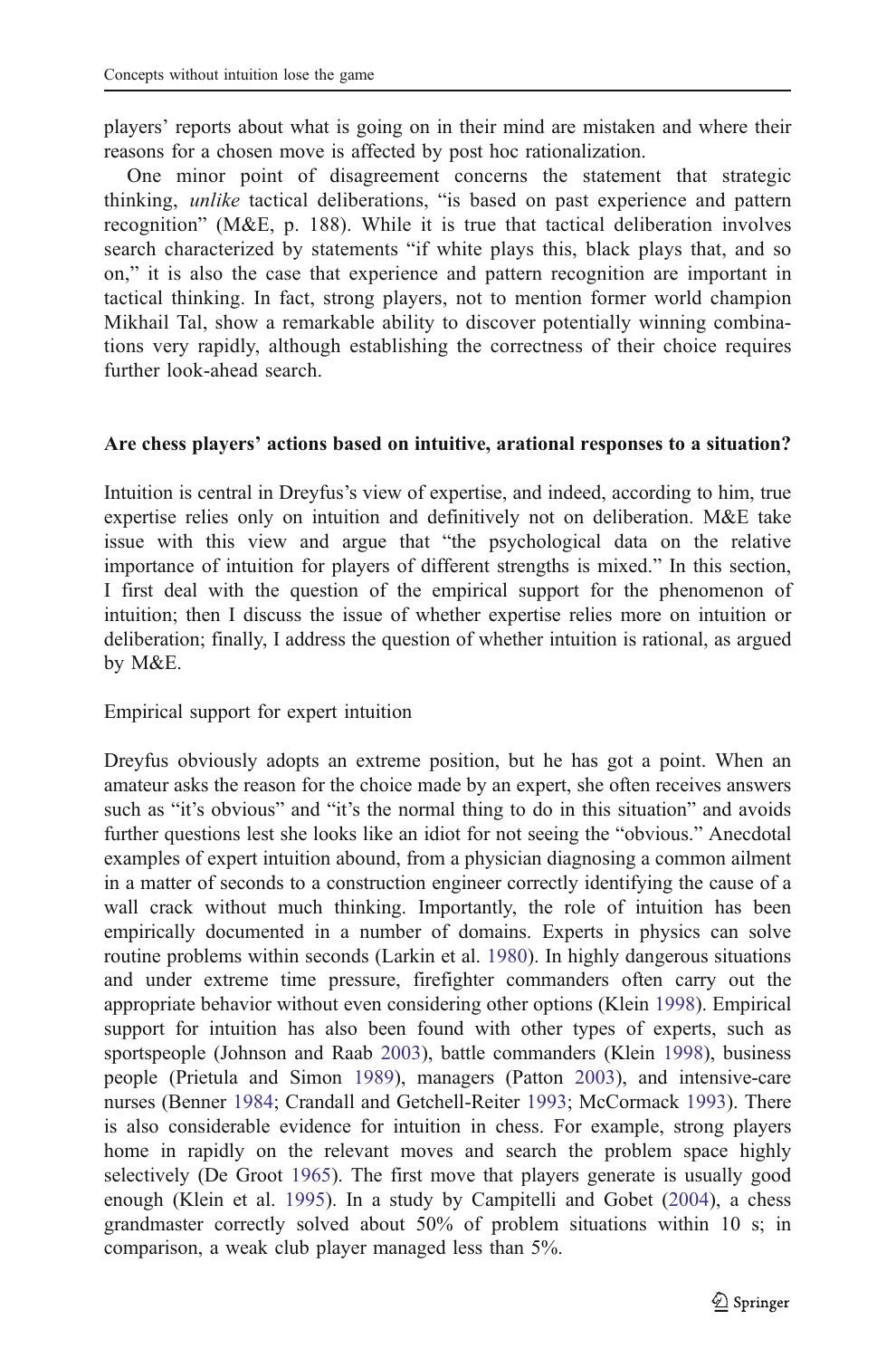Theories based on pattern recognition (Simon and Chase [1973;](#page-12-0) Gobet and Simon [1996a](#page-11-0), [b](#page-11-0)) propose that reasons for a choice are often difficult to articulate because information was encoded nonverbally in the first place. In some cases, of course, the reason was very clear and thus verbalizable; for example, a player might have played a given move to create a weakness in the opponent's pawn structure. In other cases, the reason might not have been very clear originally, but the later course of the game provided a justification for the move, as an "obvious" plan later emerged. As noted above, there are also cases where the only justification of the move is to go through the search tree, essentially a proof by minimax. I do not count this as a conceptual explanation, although it is certainly verbalizable. Whether the move in this case was found only through verbal reasoning is however debatable, since, as we have seen earlier, visuospatial processing in the mind's eye is important in chess. (Note that chess is no exception; think of domains such as design, engineering, and science, where visuospatial processing is similarly important.)

### The intuition vs. deliberation debate

Even after the reality of intuition as a scientific phenomenon has been established, there remains the question of the relative importance of intuition vs. deliberation as expertise increases. According to Dreyfus, one essentially moves from pure deliberation as a novice to pure intuition as an expert. In chess, this issue roughly maps into the debate of pattern recognition and search, about which much has been written. This debate got off to a bad start, as De Groot's ([1965](#page-11-0)) study has often been incorrectly interpreted—among others by Dreyfus—to mean that there are no differences in search ability between *beginners* and top-level grandmasters. As documented in Bilalić et al. ([2008a\)](#page-10-0), this is (unfortunately) a very common error both in scientific articles and in textbooks. Actually, what De Groot found was that there are few differences in the macrostructure of search between *candidate masters* (i.e., fairly good players) and top-level grandmasters. As noted above, later research has shown that better players are in fact better at carrying out search when this is necessary.

When put together, the available data show the following (see Gobet et al. [2004](#page-12-0) for a review). First, as seen earlier, stronger players anticipate better. They can search deeper and wider, and make fewer mistakes when doing so. Second, as discussed in this section, there is clear evidence for the role of pattern recognition and intuition. Third, it is possible to reject the extreme hypotheses that skill in chess is due only to intuition (Dreyfus's hypothesis)—see above—or only to search and general knowledge (Holding [1985\)](#page-12-0); this is what my paper with Herbert Simon on Kasparov's simultaneous matches against national teams did (Gobet and Simon [1996a](#page-11-0)). Fourth, although this has been considerably debated in the literature, I would argue that it is possible to conclude that knowledge and pattern recognition (which makes access to knowledge possible) are more important than search in expertise in chess and in other domains. (Note that this does not directly translate into the statement that intuition is more important than deliberation, as some of the knowledge might be accessible consciously; however, this certainly supports the view that intuition is important in expertise.) What is the scientific support for this conclusion? The direct support is provided by the data on pattern recognition and the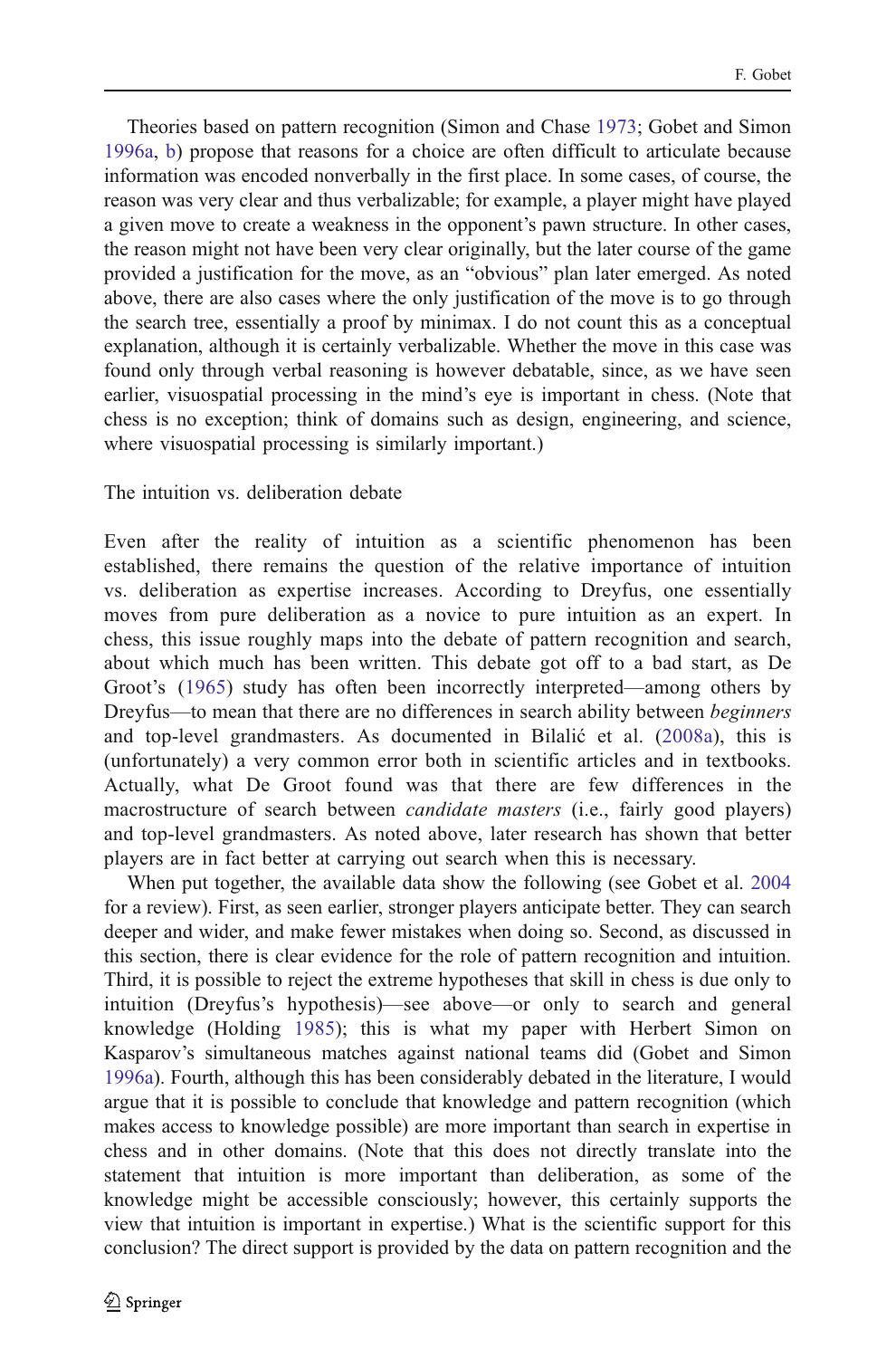data showing that strong players perform well against weaker players even when their thinking time is limited, for example when they play against several opponents at the same time (Gobet and Simon [1996a\)](#page-11-0). The indirect support is that agents carrying out great deals of search but using relatively little knowledge—e.g., computer chess programs—do not perform well unless they explore massive search spaces, the size of which is larger by several orders of magnitude than the search spaces explored by humans. Thus, the point of Gobet and Simon's article [\(1996a\)](#page-11-0) is that strong players still play well in spite of limited search. It is actually possible to see knowledge as "compiled search"—the necessity for search is cut down by the knowledge acquired through years of practice and study.

While making decisions by pure intuition is possible in simple problems or under great time pressure, expertise is normally characterized by a combination of intuition and deliberation (which includes both search and conceptual thinking). An important theoretical point is that pattern recognition and search are not an either/or question, but are interleaved (Gobet [1997](#page-11-0); Gobet and Simon [1998](#page-12-0)). During look-ahead search, pattern recognition suggests possible moves not only with respect to the current board position, but also with respect to the positions that are anticipated. Thus, intuition characterizes experts' thinking not only at the beginning of the decision process—which is what is typically emphasized in the literature on intuition—but during the entire thought process. In that respect, I agree with Dreyfus that intuition is essential to expertise.

### Is intuition rational?

Is intuition rational, as defended by M&E, or arational, as proposed by Dreyfus? I tend to side with Dreyfus on this issue, in particular with respect to domains that are visuospatial in nature or where emotions affect decision making—probably most domains. As noted above, the fact that experts cannot articulate the reasons for a choice or how they arrived at this choice was one of the criteria often used to define intuition (De Groot and Gobet [1996;](#page-11-0) Klein [2003](#page-12-0); Gobet and Chassy [2008](#page-11-0), [2009;](#page-11-0) Chassy and Gobet [2011](#page-11-0)). To argue for the rational nature of intuition, M&E give the following example: "I saw that the position was a Dragon Sicilian Yugoslav Attack, and so I instantly saw that sacrificing on the h-file would lead to checkmate, as it inevitably does in those kinds of positions" (p. 191). The problem with this example is that, in this type of position, sacrificing on the h-file sometimes works, and sometimes does not. The reason might be clearly verbalizable (e.g., the black king can escape), can be ascertained only after analyzing numerous variations to great depths, or can even sometimes rely only on the player's "gut feelings" (intuition). The technical chess literature abounds of examples where players made their final choice essentially on such hunches (O'Kelly de Galway [1963;](#page-12-0) Tal [1997;](#page-12-0) Beliavsky and Mikhalchishin [2002](#page-10-0)). But this example also beautifully illustrates the idea that perception, and hence intuition, precedes conceptualization, pace M&E, and McDowell ([1994\)](#page-12-0). The example uses twice "I saw," indicating an immediate and perceptual act. As de Groot and Gobet [\(1996](#page-11-0), p. 1) noted it, "… the two areas of thinking and perception are hardly ever separable, and in many cases even indistinguishable. 'Pure' thinking—human information processing without any perceptual intake in the process—is extremely rare. In problem solving tasks, the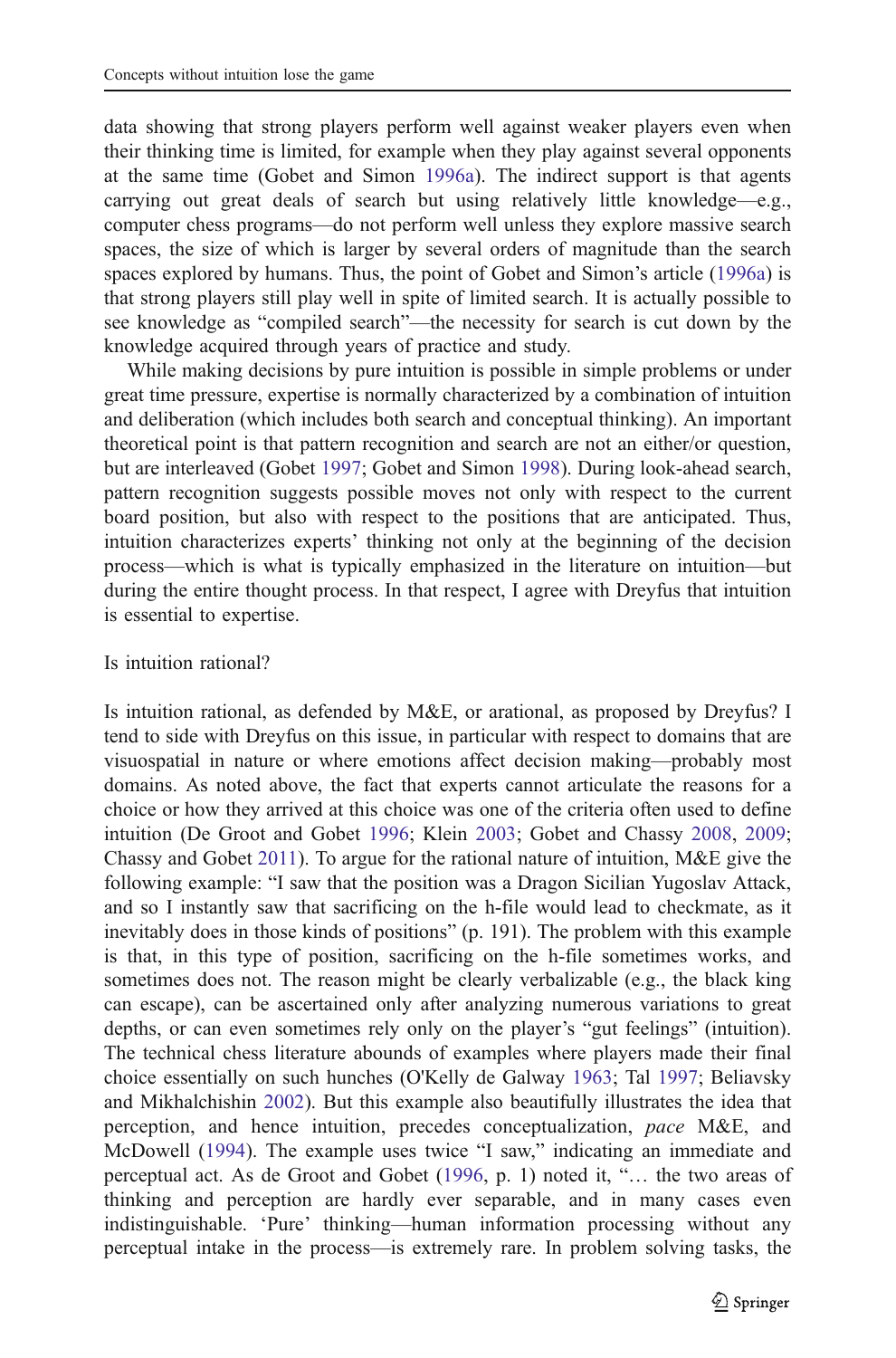problems are necessarily presented in perceivable form; but in most cases they are also operated upon perceptually."

I disagree with M&E's conclusion that "a study by de Groot and Gobet [\(1996](#page-11-0)) supports the idea that the chess expert's perception of the board is conceptualized." The standard explanation for the experiments on chess memory recall, initiated by De Groot (1946/1965), is that players use perceptual chunks, which are not necessarily verbalizable and conceptual. Having been my own and only subject in an experiment where the aim was to memorize as long a sequence as possible of briefly presented chess positions, and having memorized about 1,800 positions in total, I do have some expertise on this subfield of chess skill (Gobet and Simon [1996b](#page-11-0); Gobet [2011\)](#page-11-0). While some positions clearly can be conceptualized (e.g., a "Dragon Sicilian Yugoslav Attack with opposite castles," to use our old friend), and while some can even be fully recognized as part of a known game, other positions simply cannot be coded that easily. And even when they elicit a concept, this concept sometimes characterizes the position so poorly that it becomes essentially useless. Thus, the claim that intuitions are rational and conceptual is not defensible empirically.

### Conclusion

This paper has discussed the diverging views of Dreyfus, M&E, and myself on the role of intuition in expertise. On a continuum going from pure intuition without deliberation to pure deliberation without (arational) intuition, Dreyfus would be located at the first extreme, and M&E at the second. I would be located somewhere in the middle. Perhaps, rather than a continuum, it might be better to represent the different positions on a Cartesian plane with two orthogonal dimensions (intuition and deliberation), where the two dimensions can vary independently. Dreyfus's theory would be high on intuition but low on deliberation, while M&E's and McDowell's theory would be high on deliberation but low on intuition. My own theory would be nearer the top of the diagonal with a slope of one. This conceptual space could be used for locating experts in a specific domain as well. For example, in chess, a player such as Tal would be high on intuition and search, while a player such as Petrosian would be high on intuition but low on search. (This is obviously a simplification, as Petrosian was an excellent tactician when needed.) Of course, using such a conceptual space would raise new questions and spurn new research, as the mapping is not perfect between search, on the one hand, and deliberation and concepts, on the other.

Going beyond expertise narrowly defined, M&E raise an important question: "However, it may be that everyday coping and expertise are two very different ways of being in the world" (M&E, p. 192). Obviously, some skills have been honed by millions of years of evolution (e.g., walking, breathing, language) and others have not (e.g., solving algebraic equations, chess playing). Interestingly, many everyday actions (e.g., reading, crossing the road, driving) can be explained by mechanisms used to account for how some individuals reach high levels of expertise. In particular, in all these cases, chunking and pattern recognition seem to a key ingredient of automatization. Even language, which seems to be a skill apart, shares mechanisms used by expertise acquisition. As shown by recent modeling work on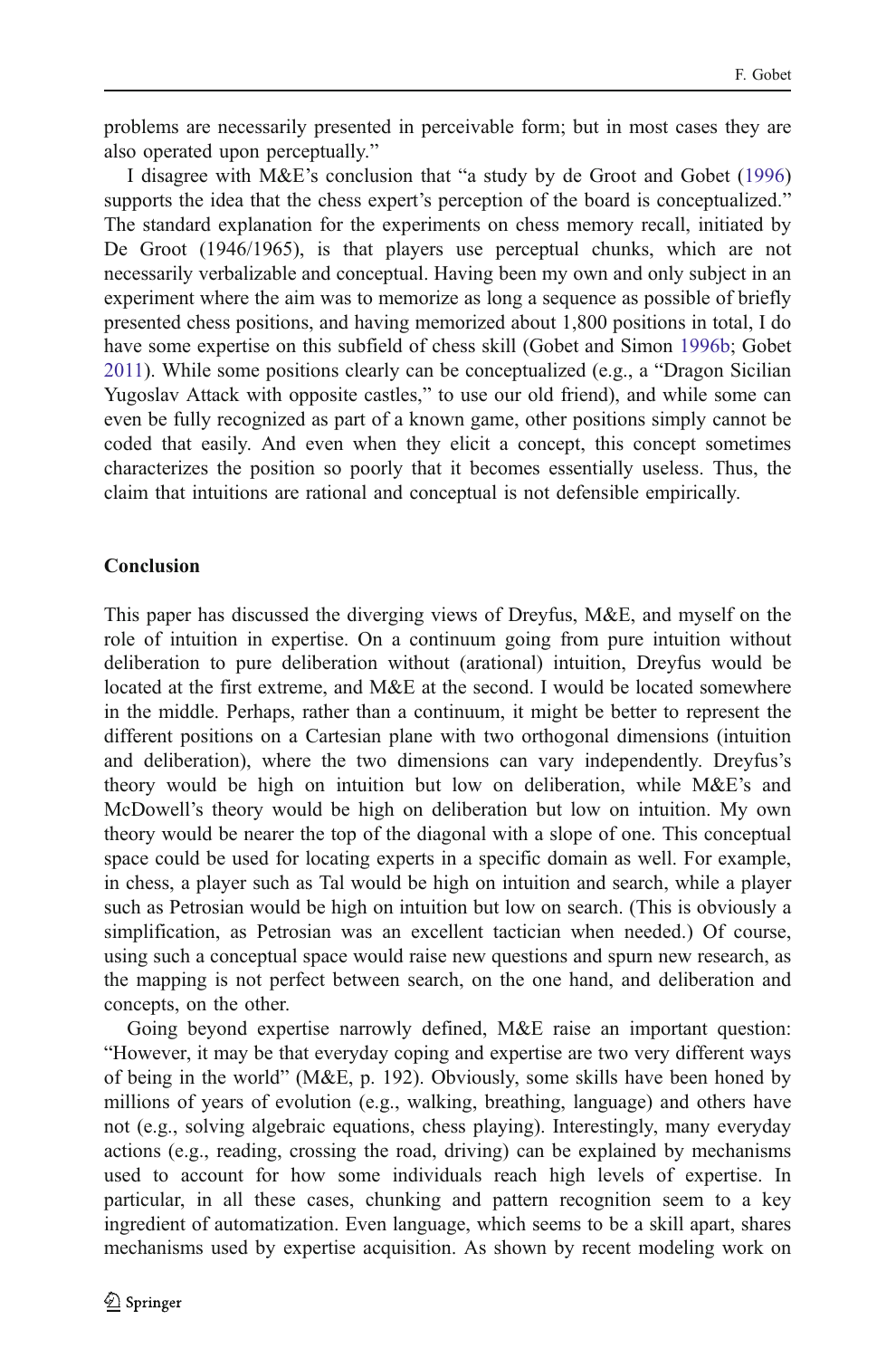<span id="page-10-0"></span>language acquisition, chunking plays a key role in the acquisition of both syntactic structures (Freudenthal et al. [2007](#page-11-0), [2009\)](#page-11-0) and vocabulary (Jones et al. [2007;](#page-12-0) Tamburelli et al. [2011](#page-13-0)).

Dreyfus is partly right, but only partly, when he argues that arational intuition distinguishes expert chess players from proficient ones. He is right because (visuospatial) pattern recognition, and thus intuition, is more developed in expert players. But he is also wrong, because other factors such as amount of declarative knowledge (e.g., knowledge of opening and endgame theory, knowledge of key concepts, typical tactical and strategic maneuvers) and ability to look ahead also distinguish these two types of players.

Thus, I disagree with Dreyfus that, in chess and in other domains of expertise, deliberation is present only in sub-optimal situations. In all these domains, including nursing about which much has been written (e.g., Benner 1984; McCutcheon and Pincombe [2001;](#page-12-0) Gobet and Chassy [2008](#page-11-0)), expertise is the product of a combination of intuition and analysis, pattern recognition and search. But I also disagree with M&E that intuition is conceptual and rational. The empirical support for intuition characterized by nonconscious and thus not verbalizable mechanisms is simply overwhelming, and only a small part of this evidence has been discussed in this paper. Humans are not rational in the sense of optimizing behavior, as shown by Simon ([1982\)](#page-12-0), nor are they rational in M&E's and McDowell's sense of always being able to (correctly) conceptualize what they are doing and why they do it. In this respect, concepts without intuition lose the game.

Finally, it is worth making a meta-point, which might have been easily missed from this debate: as shown in this article, first-person accounts and data from experimental research can lead to similar conclusions. Of course, the agreement is not perfect; but nor is the agreement between first-person accounts always perfect (M&E give a few examples of first-person accounts defending different views) and nor is the agreement between experimental results always perfect (for example, the literature in cognitive psychology is replete with papers discussing the outcomes of experiments, the results of which appear inconsistent). The fact that agreement is possible refutes the strong view, sometimes articulated in phenomenologist circles (Dreyfus and Dreyfus [1988;](#page-11-0) Benner et al. 1996), that first-persons accounts and experimental data belong to different, irreconcilable planes.

Acknowledgments Yvan Russell and two anonymous reviewers made useful comments on an earlier draft of the paper. Fernand Gobet was supported by a Research Fellowship from the UK Economic and Social Research Council.

#### References

Beliavsky, A., & Mikhalchishin, A. (2002). Secrets of chess intuition. London: Gambit.

- Benner, P. (1984). From novice to expert: excellence and power in clinical nursing practice (vol. 3). Menlo Park, CA: Addison-Wesley.
- Benner, P., Tanner, C., & Chesla, C. (1996). Expertise in nursing practice: caring, clinical judgment, and ethics. New York: Springer.
- Bilalić, M., McLeod, P., & Gobet, F. (2008a). Expert and 'novice' problem solving strategies in chess sixty years of citing de Groot (1946/1965/1978). Thinking and Reasoning, 14, 395–408.
- Bilalić, M., McLeod, P., & Gobet, F. (2008b). Inflexibility of experts—reality or myth? Quantifying the Einstellung effect in chess masters. Cognitive Psychology, 56, 73–102.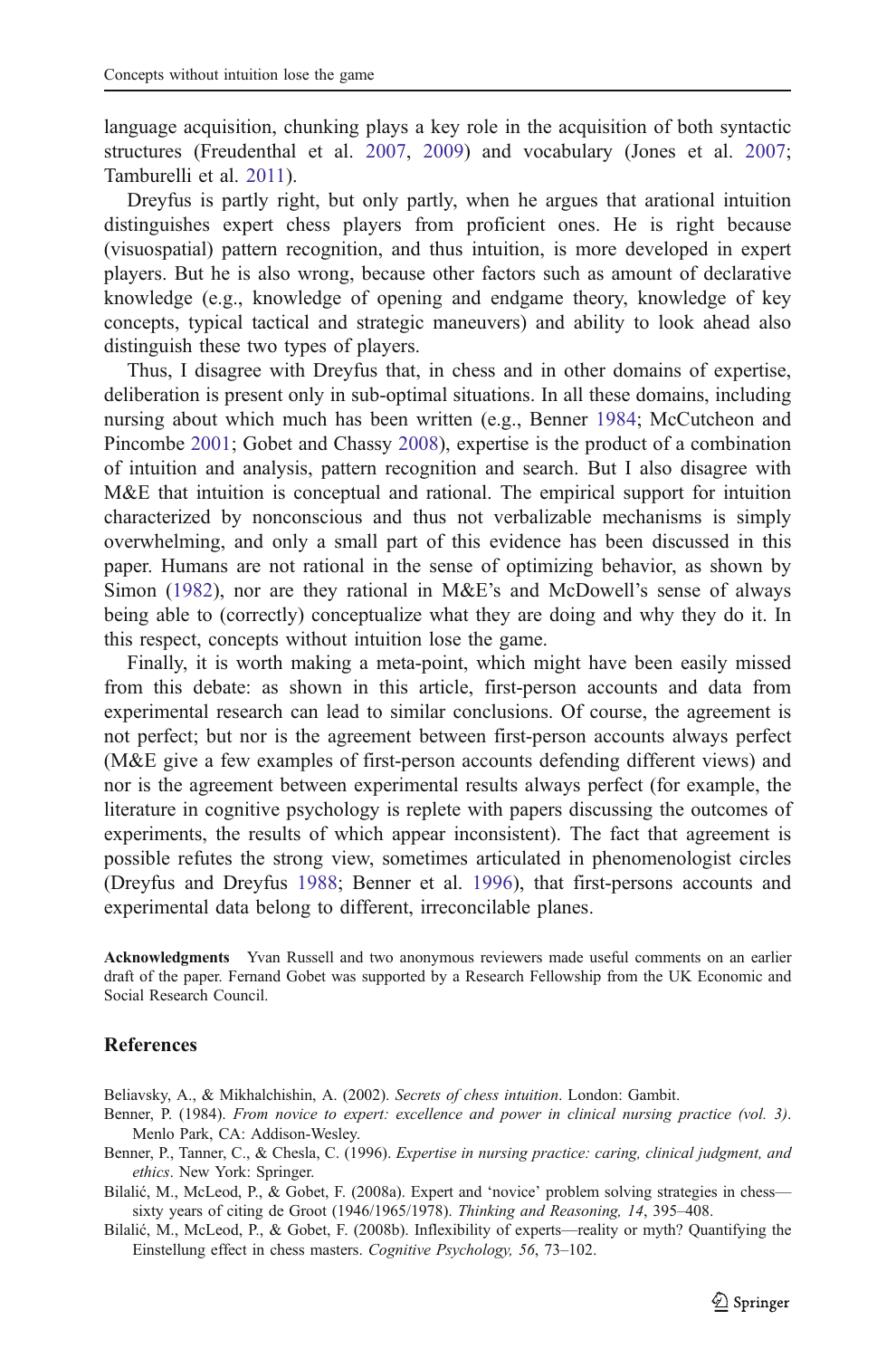- <span id="page-11-0"></span>Bilalić, M., McLeod, P., & Gobet, F. (2008c). Why good thoughts block better ones: the mechanism of the pernicious Einstellung (set) effect. Cognition, 108, 652–661.
- Bilalić, M., McLeod, P., & Gobet, F. (2009). Specialization effect and its influence on memory and problem solving in expert chess players. Cognitive Science, 33, 1117–1143.
- Campitelli, G., & Gobet, F. (2004). Adaptive expert decision making: skilled chessplayers search more and deeper. Journal of the International Computer Games Association, 27, 209–216.
- Campitelli, G., Gobet, F., Head, K., Buckley, M., & Parker, A. (2007). Brain localisation of memory chunks in chessplayers. International Journal of Neuroscience, 117, 1641–1659.
- Chabris, C. F., & Hearst, E. S. (2003). Visualization, pattern recognition, and forward search: effects of playing speed and sight of the position on grandmaster chess errors. Cognitive Science, 27, 637–648.
- Charness, N. (1981). Search in chess: age and skill differences. Journal of Experimental Psychology: Human Perception and Performance, 7, 467–476.
- Chassy, P., & Gobet, F. (2011). A hypothesis about the biological basis of expert intuition. Review of General Psychology, 15, 198–212.
- Crandall, B., & Getchell-Reiter, K. (1993). Critical decision method: a technique for eliciting concrete assessment indicators from the "intuition" of NICU nurses. Advances in Nursing Science, 16, 42–51.
- De Groot, A. D. (1965). Thought and choice in chess (first Dutch edition in 1946). The Hague: Mouton Publishers.
- De Groot, A. D. (1986). Intuition in chess. Journal of the International Computer Chess Association, 9, 67–75.
- De Groot, A. D. (1993). Intuition as a dispositional concept. In G. L. van Heck, P. Buoanito, J. J. Deary, & W. Nowack (Eds.), *Personality psychology in Europe (vol. 4)* (pp. 7–50). Tilburg: University Press.
- De Groot, A. D., & Gobet, F. (1996). Perception and memory in chess. Assen: Van Gorcum.
- Dreyfus, H. L. (2007a). Response to McDowell. Inquiry, 50, 371–377.
- Dreyfus, H. L. (2007b). The return of myth of the mental. Inquiry, 50, 352–365.
- Dreyfus, H. L., & Dreyfus, S. E. (1988). Mind over machine: the power of human intuition and expertise in the era of the computer (2nd ed.). New York: Free Press.
- Dreyfus, H. L., & Dreyfus, S. E. (2005). Expertise in real world contexts. Organization Studies, 26, 779–792.
- Fitts, P. M. (1964). Perceptual-motor skill learning. In A. Melton (Ed.), Categories of human learning (pp. 243–285). New York: Academic.
- Freudenthal, D., Pine, J. M., Aguado-Orea, J., & Gobet, F. (2007). Modelling the developmental patterning of finiteness marking in English, Dutch, German and Spanish using MOSAIC. Cognitive Science, 31, 311–341.
- Freudenthal, D., Pine, J. M., & Gobet, F. (2009). Simulating the referential properties of Dutch, German and English Root Infinitives in MOSAIC. Language Learning and Development, 5, 1–29.
- Gobet, F. (1986a). D'indiscutables progrès dans les micro-ordinateurs d'échecs: Quand la machine se met à ruser. La Liberté, April 13.
- Gobet, F. (1986b). Effets de l'incontrôlabilité sur la résolution de problèmes d'échecs [Effects of uncontrollability on chess problem solving]. Unpublished Master's thesis, University of Fribourg, Switzerland.
- Gobet, F. (1997). A pattern-recognition theory of search in expert problem solving. Thinking and Reasoning, 3, 291–313.
- Gobet, F. (1998). Chess thinking revisited. Swiss Journal of Psychology, 57, 18–32.
- Gobet, F. (2009). Protocol analysis. In T. Bayne, A. Cleeremans, & P. Wilken (Eds.), The Oxford companion to consciousness (pp. 538–540). Oxford, UK: Oxford University Press.
- Gobet, F. (2011). Chunks and templates in semantic long-term memory: The importance of specialization. In J. Staszewski (Ed.), Expertise and skill acquisition: the impact of William G. Chase. New York, NY: Psychology Press (in press).
- Gobet, F., & Chassy, P. (2008). Towards an alternative to Benner's theory of expert intuition in nursing: a discussion paper. International Journal of Nursing Studies, 45, 129–139.
- Gobet, F., & Chassy, P. (2009). Expertise and intuition: a tale of three theories. Minds & Machines, 19, 151–180.
- Gobet, F., & Retschitzki, J. (1991). Détresse apprise et jeu d'échecs: rôle de la familiarité et de la similitude des tâches. Revue Suisse de Psychologie, 20, 97–110.
- Gobet, F., & Simon, H. A. (1996a). The roles of recognition processes and look-ahead search in time-constrained expert problem solving: evidence from grandmaster level chess. Psychological Science, 7, 52–55.
- Gobet, F., & Simon, H. A. (1996b). Templates in chess memory: a mechanism for recalling several boards. Cognitive Psychology, 31, 1–40.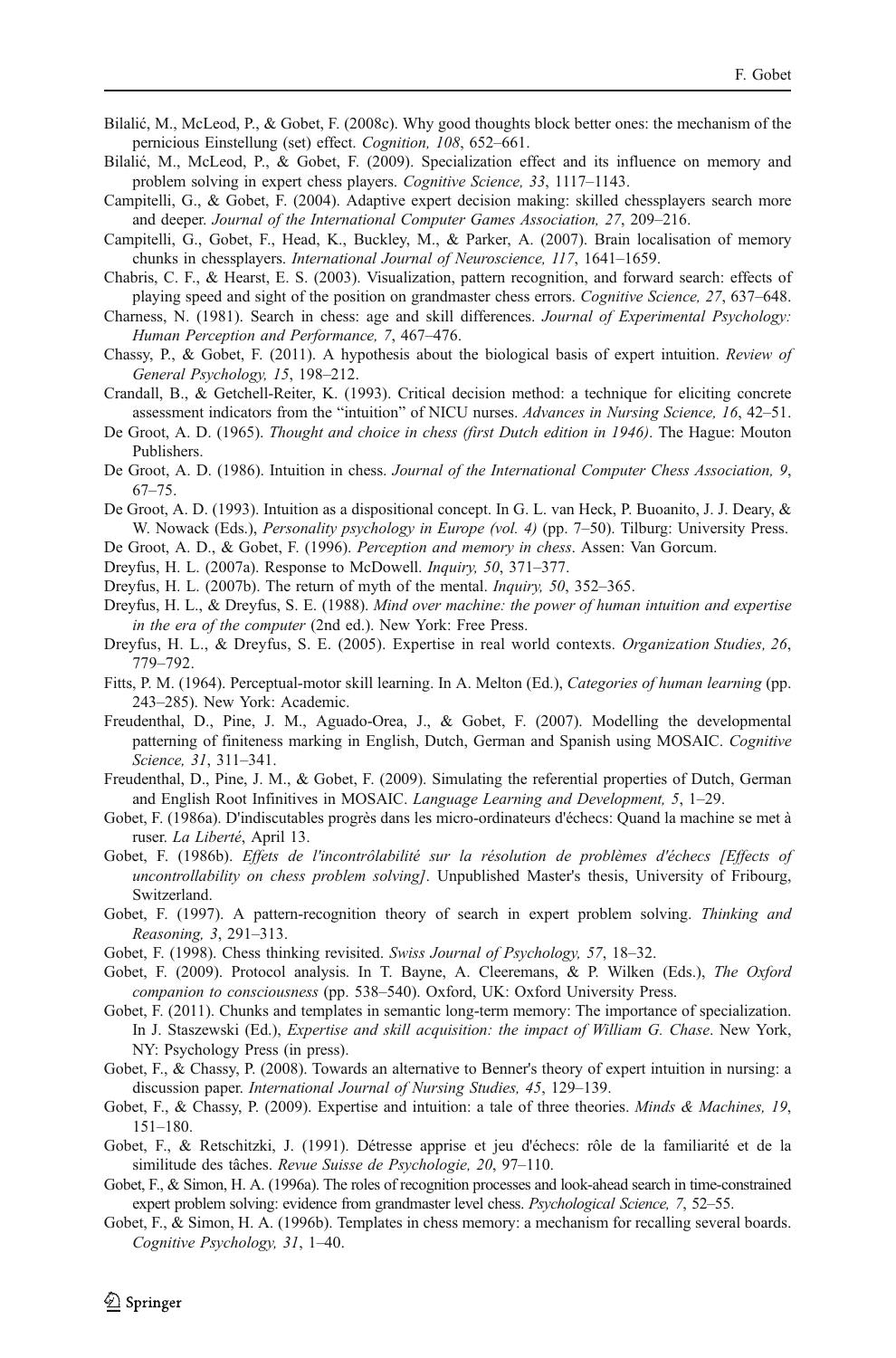- <span id="page-12-0"></span>Gobet, F., & Simon, H. A. (1998). Pattern recognition makes search possible: comments on Holding (1992). Psychological Research, 61, 204–208.
- Gobet, F., & Waters, A. J. (2003). The role of constraints in expert memory. Journal of Experimental Psychology: Learning, Memory, and Cognition, 29, 1082–1094.
- Gobet, F., de Voogt, A. J., & Retschitzki, J. (2004). Moves in mind. Hove, UK: Psychology Press.
- Gobet, F., Chassy, P., & Bilalić, M. (2011). Foundations of cognitive psychology. Maidenhead, UK: McGraw Hill.
- Holding, D. H. (1985). The psychology of chess skill. Hillsdale, NJ: Erlbaum.
- Holding, D. H., & Pfau, H. D. (1985). Thinking ahead in chess. *The American Journal of Psychology*, 98, 271–282.
- Johnson, J. G., & Raab, M. (2003). Take the first: option-generation and resulting choices. Organizational Behavior and Human Decision Processes, 91, 215–229.
- Jones, G., Gobet, F., & Pine, J. M. (2007). Linking working memory and long-term memory: a computational model of the learning of new words. Developmental Science, 10, 853–873.
- Kahneman, D., & Klein, G. (2009). Conditions for intuitive expertise: a failure to disagree. American Psychologist, 64, 515–526.
- Klein, G. A. (1998). Sources of power: how people make decisions. Cambridge, MA: MIT Press.
- Klein, G. A. (2003). Intuition at work. New York, NY: Currency Doubleday.
- Klein, G. A., Wolf, S., Militello, L., & Zsambok, C. (1995). Characteristics of skilled option generation in chess. Organizational Behavior and Human Decision Processes, 62, 63–69.
- Larkin, J. H., McDermott, J., Simon, D. P., & Simon, H. A. (1980). Expert and novice performance in solving physics problems. Science, 208, 1335–1342.
- Marewski, J. N., Gaissmaier, W., & Gigerenzer, G. (2010). Good judgments do not require complex cognition. Cognitive Processing, 11, 103–121.
- McCormack, B. (1993). Intuition: concept analysis and application to curriculum development. *Journal of* Clinical Nursing, 2, 11–17.
- McCutcheon, H. H. I., & Pincombe, J. (2001). Intuition: an important tool in the practice of nursing. Journal of Advanced Nursing, 35, 342–348.
- McDowell, J. (1994). Mind and world. Cambridge: Harvard University Press.
- McDowell, J. (2007a). Response to Dreyfus. Inquiry, 50, 366–370.
- McDowell, J. (2007b). What myth? Inquiry, 50, 338–351.
- Montero, B., & Evans, C. D. A. (2011). Intuitions without concepts lose the game: mindedness in the art of chess. Phenomenology and the Cognitive Sciences, 10, 175–194.
- Newell, A., & Simon, H. A. (1972). Human problem solving. Englewood Cliffs, NJ: Prentice-Hall.
- Nisbett, R. E., & Wilson, T. D. (1977). Telling more than we know: verbal reports on mental processes. Psychological Review, 84, 231–259.
- O'Kelly de Galway, A. (1963). Pétrossian, l'intuition à l'affût [Petrossian, intuition on the lookout]. Madrid: Castilla.
- Patton, J. R. (2003). Intuition in decisions. Management Decision, 41, 989–996.
- Prietula, M. J., & Simon, H. A. (1989). The experts in your midst. *Harvard Business Review*, Jan–Feb. pp 120–124.
- Richman, H. B., Gobet, F., Staszewski, J. J., & Simon, H. A. (1996). Perceptual and memory processes in the acquisition of expert performance: the EPAM model. In K. A. Ericsson (Ed.), The road to excellence (pp. 167–187). Mahwah, NJ: Erlbaum.
- Robbins, T. W., Anderson, E. J., Barker, D. R., Bradley, A. C., Fearnyhough, C., Henson, R., et al. (1996). Working memory in chess. Memory and Cognition, 24, 83–93.
- Ryle, G. (1949). The concept of mind. New York: Barnes & Noble.
- Saariluoma, P. (1992). Visuospatial and articulatory interference in chess players' information intake. Applied Cognitive Psychology, 6, 77–89.

Saariluoma, P. (1995). Chess players' thinking: a cognitive psychological approach. London: Routledge.

- Selinger, E. (2008). Chess-playing computers and embodied grandmasters: in what ways does the difference matter? In B. Hale (Ed.), Philosophy looks at chess (pp. 65–87). Chicago: Open Court Press.
- Simon, H. A. (1982). Models of bounded rationality: behavioral economics and business organization. Cambridge, MA: MIT Press.
- Simon, H. A. (1995). Explaining the ineffable: AI on the topics of intuition, insight and inspiration. In Proceedings of the Fourteenth International Joint Conference on Artificial Intelligence (pp. 939–948).
- Simon, H. A., & Chase, W. G. (1973). Skill in chess. American Scientist, 61, 393–403.
- Tal, M. (1997). The life and games of Mikhail Tal. London: Everyman Chess.